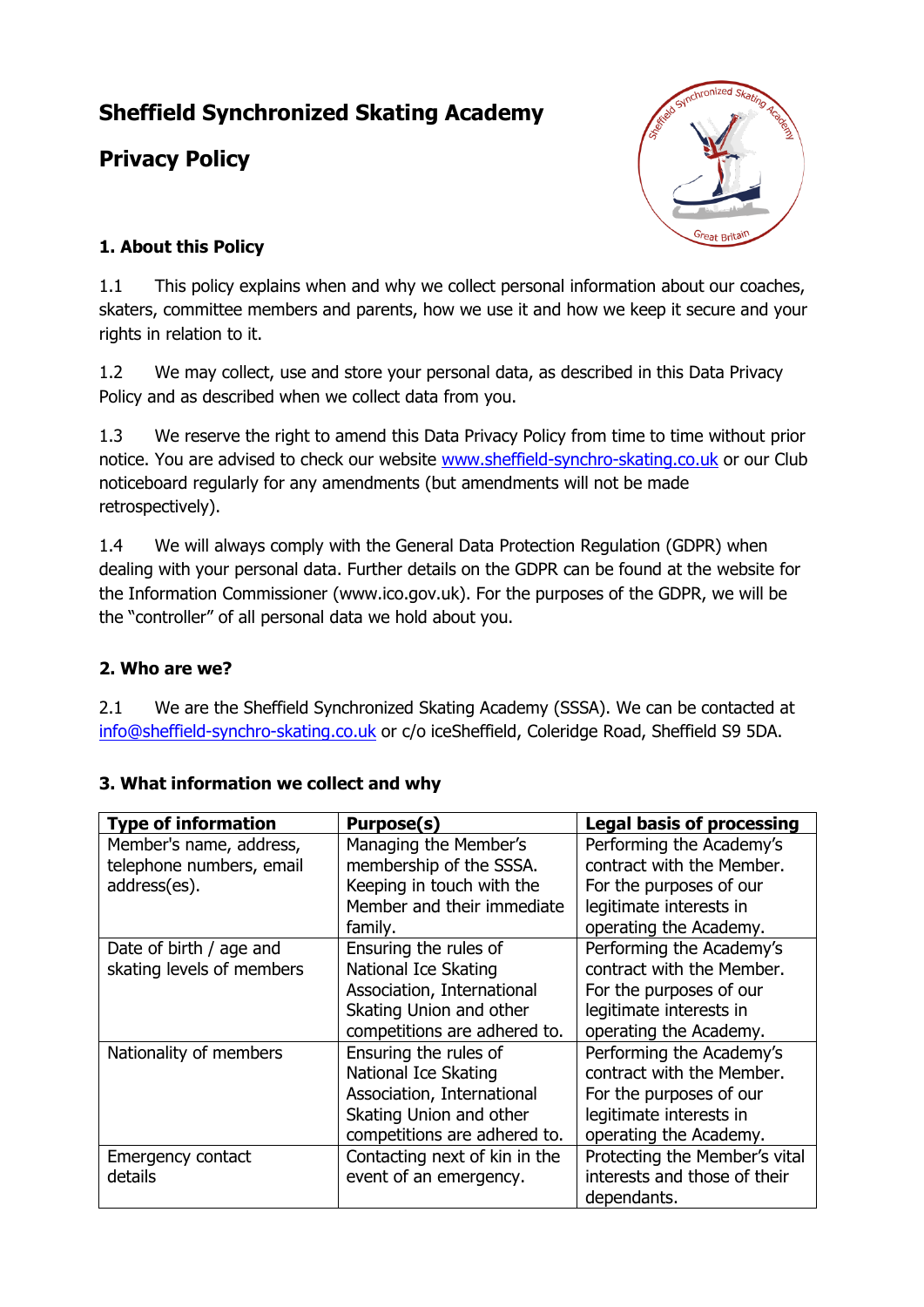| Gender of members                                                               | Provision of adequate<br>facilities for members.                                                                       | For the purposes of our<br>legitimate interests in making<br>sure that we can provide<br>sufficient and suitable<br>facilities (including changing<br>rooms and toilets) for each<br>gender. |
|---------------------------------------------------------------------------------|------------------------------------------------------------------------------------------------------------------------|----------------------------------------------------------------------------------------------------------------------------------------------------------------------------------------------|
| Photos and videos of<br>members                                                 | Putting on the Academy's<br>website, social media<br>pages, newsletter, press<br>releases and other media<br>channels. | Consent. We will seek the<br>Member's consent on their<br>membership application form<br>and the Member may<br>withdraw consent at any<br>time by contacting us by<br>email or letter.       |
| Name, email address<br>and telephone number<br>of each Club committee<br>member | Information published on the<br>SSSA website and in the<br>SSSA Handbook.                                              | For the purposes of our<br>legitimate interests in<br>operating and promoting the<br>Academy.                                                                                                |
| Employees and<br>representatives of<br>suppliers to the Academy                 | Entering into and managing<br>arrangements with suppliers.                                                             | For the purposes of our<br>legitimate interests in<br>operating the Academy.                                                                                                                 |
| Employees and<br>representatives of<br>sponsors to the Academy                  | Entering into and managing<br>arrangements with sponsors.                                                              | For the purposes of our<br>legitimate interests in<br>promoting the Academy.                                                                                                                 |

#### **4. How we protect your personal data**

4.1 In order to manage your membership of the Academy and communicate with you, it may sometimes be necessary for us to transfer your personal data outside the European Union. However we will only do so in accordance with the GDPR. That is most likely to involve either approval by the EU Commission that the country to which your data is being transferred provides adequate protection for personal data or on the basis of standard clauses, required by the EU, with the organisation to which we are transferring your data.

4.2 We have implemented generally accepted standards of technology and operational security in order to protect personal data from loss, misuse, or unauthorised alteration or destruction.

4.3 Please note however that where you are transmitting information to us over the internet this can never be guaranteed to be 100% secure.

4.4 For any payments which we take from you we will use a recognised online secure payment system.

4.5 We will notify you promptly in the event of any breach of your personal data which might expose you to serious risk.

#### **5. Who else has access to the information you provide to us?**

5.1 We will never sell your personal data. We will not share your personal data with any third parties without your prior consent (which you are free to withhold) except where we are required to do so by law or as set out in the table above or in paragraphs 5.2 and 5.3 below.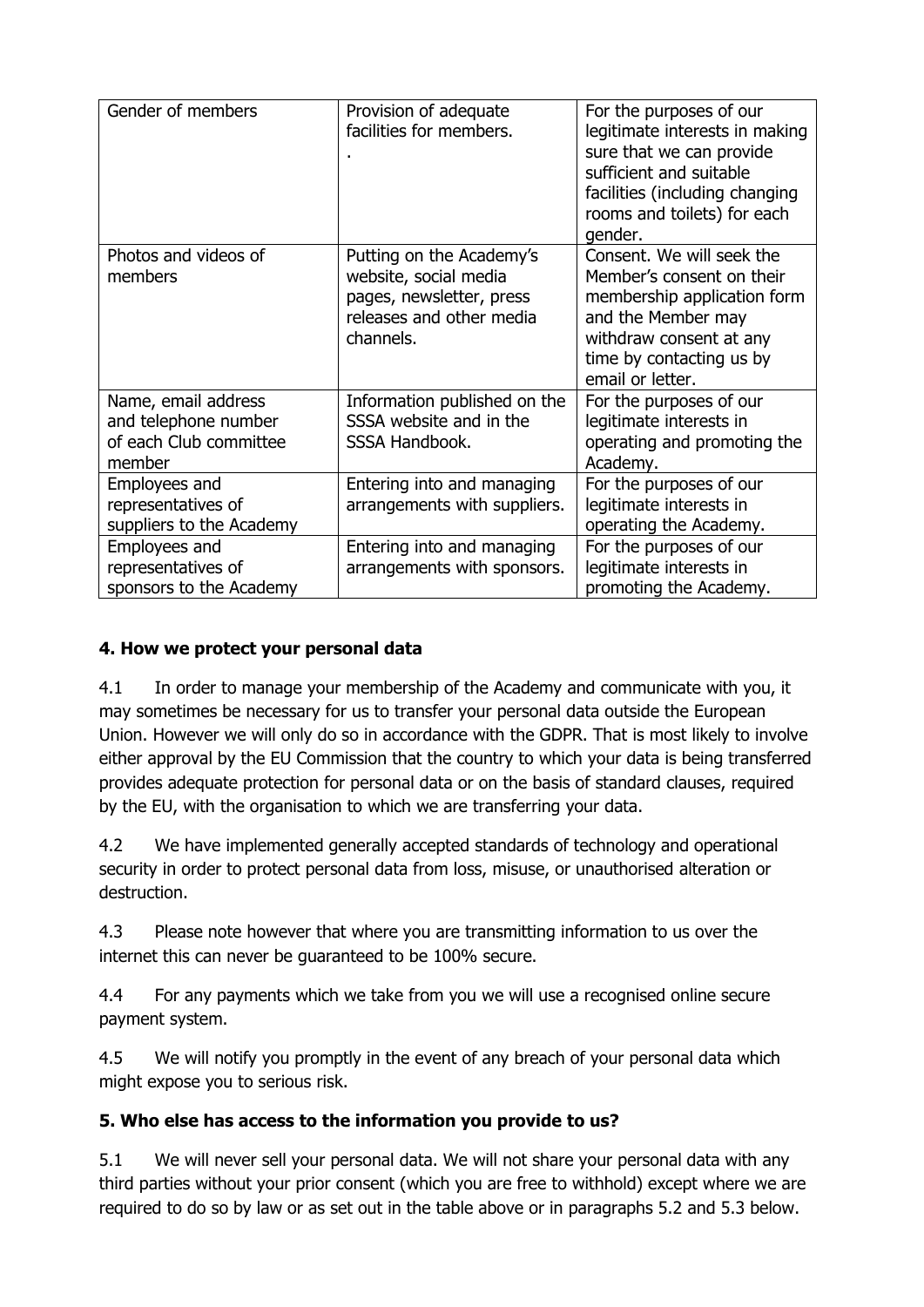5.2 We may pass your personal data to third parties who are service providers, agents and subcontractors to us for the purposes of completing tasks and providing services to you on our behalf (e.g. to print newsletters and send you mailings). We do this for the purpose of our legitimate interests in operating the Academy and for performing our contract with you. However, we disclose only the personal data that is necessary for the third party to deliver the service and we have a contract in place that requires them to keep your information secure and not to use it for their own purposes. It is possible that third parties may themselves engage others (subprocessors) to process your data. Where this is the case third parties will be required to have contractual arrangements with their sub-processor(s) that ensure your information is kept secure and not used for their own purposes.

5.3 We may also pass your personal data to the National Ice Skating Association (NISA) and other related skating organisations for the purposes of competing and/or training when it is in the legitimate interest of the Academy to do so.

### **6. How long will we keep your information?**

6.1 We will hold your personal data on our systems for as long as you are a member of the Academy and for as long afterwards as it is in the SSSA's legitimate interest to do so or for as long as is necessary to comply with our legal obligations. We will review your personal data every year to establish whether we are still entitled to process it. If we decide that we are not entitled to do so, we will stop processing your personal data except that we will retain your personal data in an archived form in order to be able to comply with future legal obligations e.g. compliance with tax requirements and exemptions, and the establishment, exercise or defence of legal claims.

6.2 We securely destroy all financial information once we have used it and no longer need it.

#### **7. Your rights explained**

7.1 It is important that you understand what rights you have in respect of the Personal Data and Special Category Personal Data that we hold about you. To let us know that you wish us to exercise any of your rights outlined above please contact our Chairperson at [info@sheffield-synchro-skating.co.uk.](mailto:info@sheffield-synchro-skating.co.uk)

(a) The right to be informed (knowing how we will use your data). You have the right to be told how we will use your Personal Data – which is set out in This Notice.

(b) The right of access (being provided with copies of your data). You have the right to ask us to provide you with a copy of your Personal Data. We will supply any information you ask for as soon as possible but may take up to 1 month once we are satisfied as to your identity. We will not charge you for this. This is called a data subject access request (SAR).

(c) The right to rectification (changing incorrect information we hold). If you believe our records are inaccurate you have the right to ask for those records concerning you to be updated. Contact details for any requests can be found above.